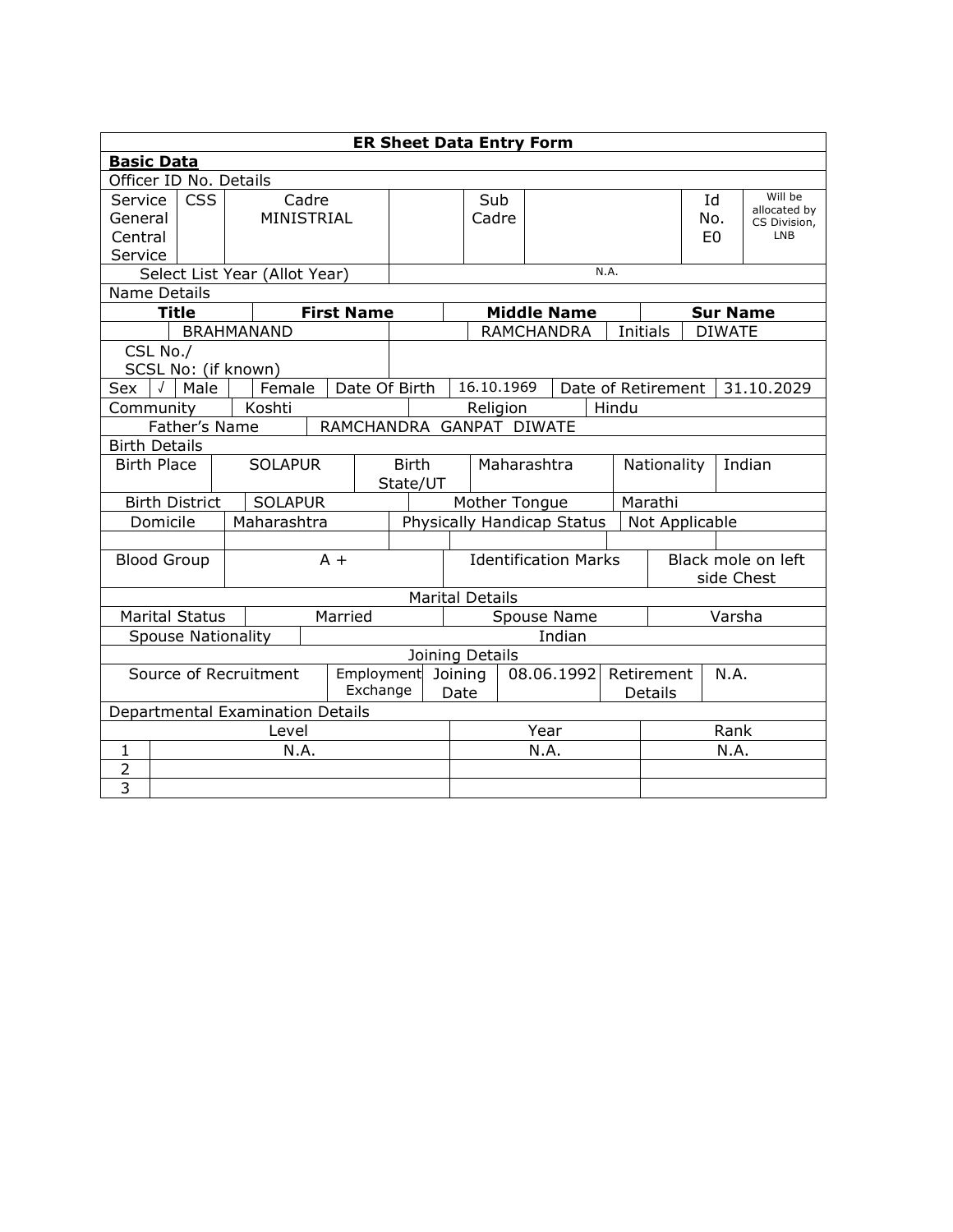## Details of deputation (if applicable)

| Name of the Office | Post held at that<br>time in parent office | Name of post<br>(selected for<br>deputation) | Period of deputation |      |  |  |
|--------------------|--------------------------------------------|----------------------------------------------|----------------------|------|--|--|
|                    |                                            |                                              | Since                | From |  |  |
| Not Applicable     | N.A.                                       | N.A                                          | N.A.                 | N.A. |  |  |

## Details of Foreign Visit

| SI. | Place of Visit | Date of | Post held at | Whether it     | Details of visit |
|-----|----------------|---------|--------------|----------------|------------------|
| No. |                | visit   | that time    | is a           |                  |
|     |                |         |              | personal or    |                  |
|     |                |         |              | official visit |                  |
|     | NIL            |         |              |                |                  |

## Transfer/Posting Detail (if applicable)

| Place | Period<br>of posting |      |  |  |  |  |
|-------|----------------------|------|--|--|--|--|
|       | <b>Cince</b>         | From |  |  |  |  |
| NIL   |                      |      |  |  |  |  |

| Remarks (if any)  |         |             |       |              |
|-------------------|---------|-------------|-------|--------------|
| Language known    |         |             |       |              |
|                   |         | <b>Read</b> | Write | <b>Speak</b> |
| Indian Languages1 | Marathi |             |       |              |
| Known             |         |             |       |              |
| ำ                 | Hindi   |             |       |              |
| 3                 | English |             |       |              |
| 4                 |         |             |       |              |
| 5                 | - -     |             |       |              |
|                   |         |             |       |              |
| Foreign Languages | --      |             |       |              |
|                   |         |             |       |              |
| ำ                 | --      |             |       |              |
| 3                 | --      |             |       |              |

| Qualification (Use extra photocopy sheets for multi qualifications, experience, training, awards details) |          |                                                                                                |  |         |  |                  |                  |  |  |  |
|-----------------------------------------------------------------------------------------------------------|----------|------------------------------------------------------------------------------------------------|--|---------|--|------------------|------------------|--|--|--|
| Qualification                                                                                             |          | Discipline                                                                                     |  |         |  | Specialization 1 |                  |  |  |  |
| H.S.C.                                                                                                    |          | Commerce                                                                                       |  |         |  |                  |                  |  |  |  |
| Year                                                                                                      |          | Division<br><b>CGPA</b>                                                                        |  |         |  |                  | Specialization 2 |  |  |  |
| 1996                                                                                                      | II Class |                                                                                                |  |         |  |                  |                  |  |  |  |
| Institution                                                                                               |          | University                                                                                     |  | Place   |  |                  | Country          |  |  |  |
| Haribhai Deokaran High<br>School Junior College,<br>Solapur                                               |          | Maharashtra State Board<br>of Secondary and Higher<br>Secondary Education<br>Maharashtra, pune |  | Solapur |  |                  | India            |  |  |  |